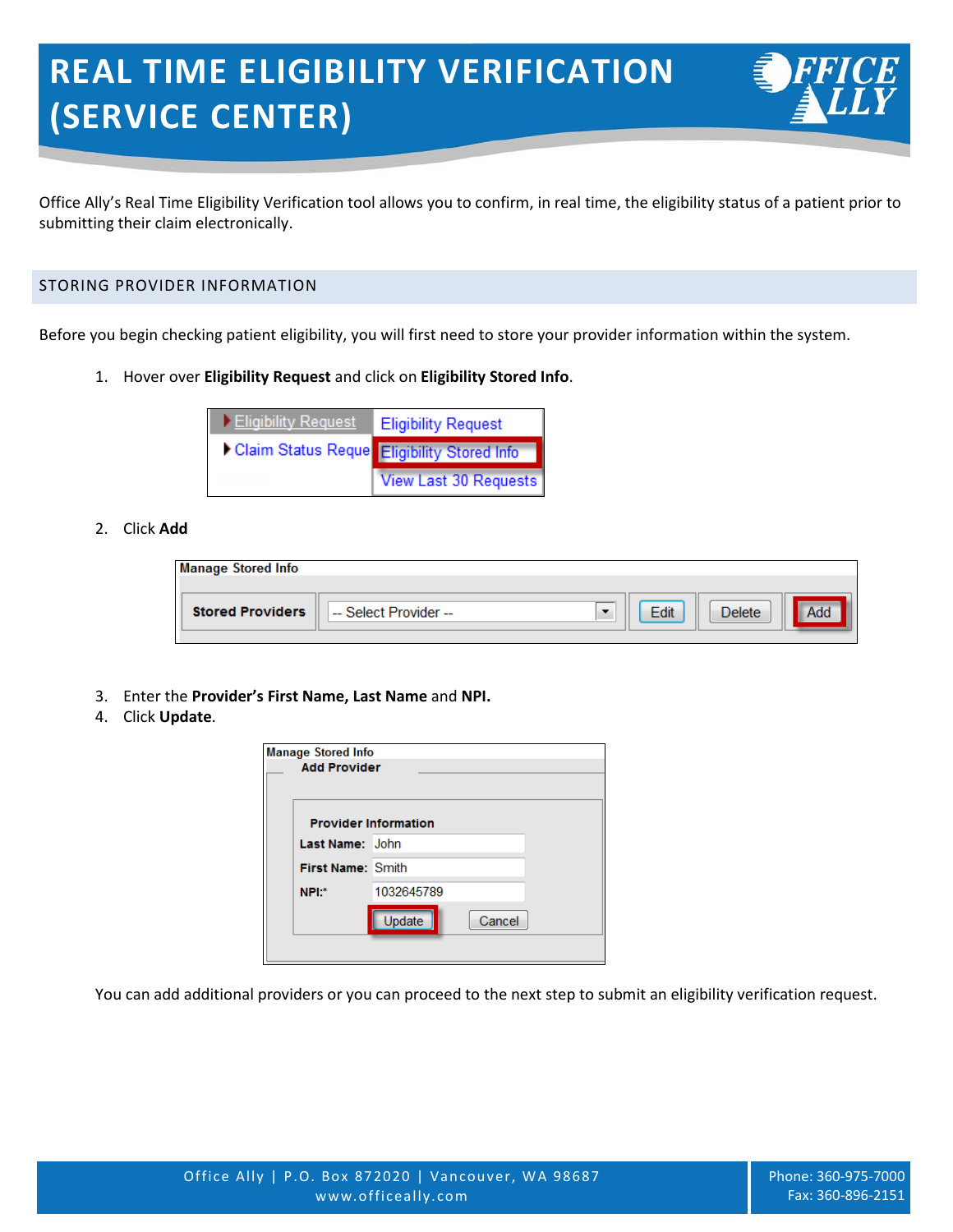

1. Hover over **Eligibility Request** and click on **Eligibility Request**, or click on the **Request Eligibility** link at the top of the page if you are already in the **Eligibility Request** tool. The Real Time Eligibility Request screen will display:

| [Request Eligibility] [View Last 30] [View Payer Lists ] [View Last 30 (Old)]                                                                                                                                                                                                                           |
|---------------------------------------------------------------------------------------------------------------------------------------------------------------------------------------------------------------------------------------------------------------------------------------------------------|
| <b>Manage Stored Info</b><br><b>Real Time Eligibility Request</b>                                                                                                                                                                                                                                       |
| Please select your payer (Insurance Carrier) from the list to get started.<br>If the desired payer does not appear on the list we do not yet support that company for Real Time Eligibility Requests.<br>Payer Name:*<br>$-$ Select $-$                                                                 |
| Subscriber's First: *<br>Service Type Code: *<br>Health Benefit Plan Coverage<br>Date of Service:<br>Subscriber's Last: *<br>Subscriber DOB: *<br>Providers NPI: *<br>Subscriber Gender: *<br>- Select-<br>Provider Name: *<br>Subscribers Member ID:<br><b>Patient is Dependant</b><br>Submit<br>Reset |

- 2. Select the **Payer** that which the patient is covered under (check the Member ID card to confirm, if needed).
- 3. You are **REQUIRED** to complete all sections in order to check eligibility:
	- Subscriber First Name
	- Subscriber Last Name
	- Subscriber Date of Birth
	- Subscriber Gender
	- Subscriber Member ID
	- Service Type Code (**default**: Health Benefit Plan Coverage)
	- Date of Service
- 4. Once the patient information is entered, you can now select your **Provider** by clicking the ellipses button the right of the **Provider NPI**.
- 5. Click **Select** next to the provider. The provider's information will be populated on the request screen.
- 6. Click **Submit**.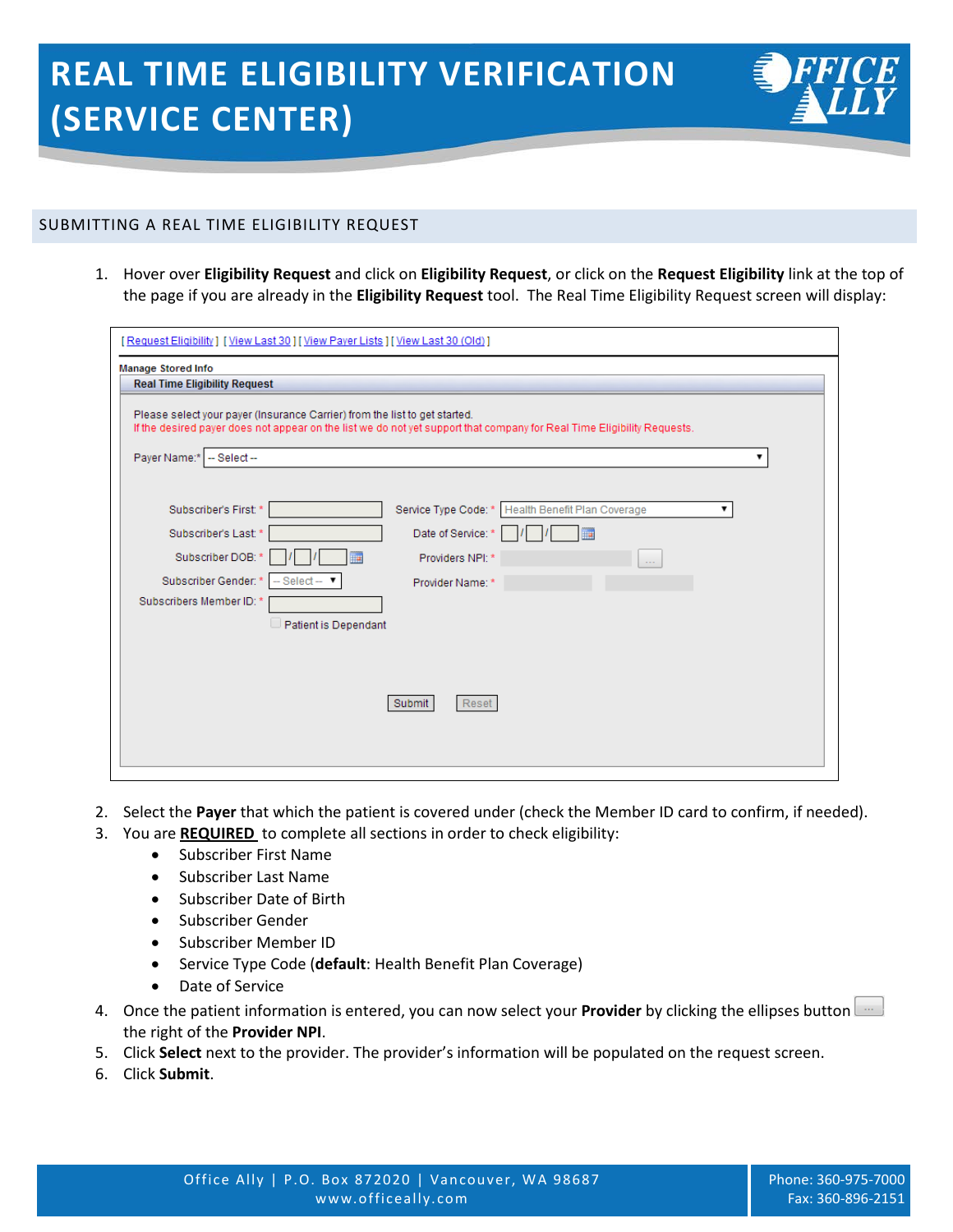## **REAL TIME ELIGIBILITY VERIFICATION (SERVICE CENTER)**



- 7. The Eligibility Verification results will display on the screen.
- 8. Scroll down and expand the different header sections to view the detail under them. **Additional sections:** Chiropractic, Hospital, Emergency Services, Physician Visit, Urgent Care, etc…

| Manage Stored Info                                                                                       |                                                                                                                                                                                                                                                                                             |
|----------------------------------------------------------------------------------------------------------|---------------------------------------------------------------------------------------------------------------------------------------------------------------------------------------------------------------------------------------------------------------------------------------------|
| Make Another Request                                                                                     |                                                                                                                                                                                                                                                                                             |
| - Payer Information -                                                                                    |                                                                                                                                                                                                                                                                                             |
| Payor Id:                                                                                                | AETNA INC<br>953402799                                                                                                                                                                                                                                                                      |
| - Provider Information -                                                                                 |                                                                                                                                                                                                                                                                                             |
| Name:<br>National Provider Identifier :                                                                  | $R^{\rm eff}$ , $\sim$ 100 $\pm$<br>1000                                                                                                                                                                                                                                                    |
| - Insured or Subscriber Information -                                                                    |                                                                                                                                                                                                                                                                                             |
| Name:<br>Member Id:                                                                                      | $G'$ = = $G'$ = $G''$ = $G''$<br>Wasserson a                                                                                                                                                                                                                                                |
| Plan Number:                                                                                             | 0.122222                                                                                                                                                                                                                                                                                    |
| Group Number:                                                                                            | 0300000000000000                                                                                                                                                                                                                                                                            |
| Address:                                                                                                 | 30 12:11:12:22 11:23:22                                                                                                                                                                                                                                                                     |
|                                                                                                          | C/2004, 1111-1112                                                                                                                                                                                                                                                                           |
| Date Of Birth:<br>Gender:                                                                                | 01, 11, 11, 11, 11<br>Female                                                                                                                                                                                                                                                                |
| Plan Begin:                                                                                              | 03/01/2014                                                                                                                                                                                                                                                                                  |
| Service:                                                                                                 | 04/10/2014                                                                                                                                                                                                                                                                                  |
| Eligibility Begin:                                                                                       | 06/01/2008                                                                                                                                                                                                                                                                                  |
|                                                                                                          |                                                                                                                                                                                                                                                                                             |
| <b>Health Benefit Plan Coverage</b><br>$\overline{\phantom{a}}$ Active Coverage - Point of Service (POS) |                                                                                                                                                                                                                                                                                             |
| Coverage :                                                                                               | Employee Only                                                                                                                                                                                                                                                                               |
| Insurance Type :                                                                                         | Point of Service (POS)                                                                                                                                                                                                                                                                      |
| Plan Coverage Description:                                                                               | Open Access MC                                                                                                                                                                                                                                                                              |
| Deductible -                                                                                             |                                                                                                                                                                                                                                                                                             |
| Coverage:                                                                                                | Individual                                                                                                                                                                                                                                                                                  |
| Time Period:<br>Amount:                                                                                  | Calendar Year<br>\$1000                                                                                                                                                                                                                                                                     |
| In Plan Network:                                                                                         | Yes                                                                                                                                                                                                                                                                                         |
| Eligibility:                                                                                             | 01/01/2014                                                                                                                                                                                                                                                                                  |
| Note:                                                                                                    | Med Dent, In-Network Providers, DED INCLUDED IN OOP, Visit or Evaluation by<br>Chiropractor, Outpatient Surgery Facility, Outpatient Medical Ancillary, Ambulatory Medical<br>Ancillary, Medical Ancillary, Semi Private Room and Board, Intensive Care Room and Board, GYN<br><b>Visit</b> |
| Note:                                                                                                    | Specialist Visit or Evaluation, Primary Care Visit or Evaluation, Physician Xray and Lab, Xray and<br>Lab, Outpatient Xray and Lab                                                                                                                                                          |
| Deductible -                                                                                             |                                                                                                                                                                                                                                                                                             |
|                                                                                                          |                                                                                                                                                                                                                                                                                             |
| Coverage :<br>Time Period:                                                                               | Individual<br>Remaining                                                                                                                                                                                                                                                                     |